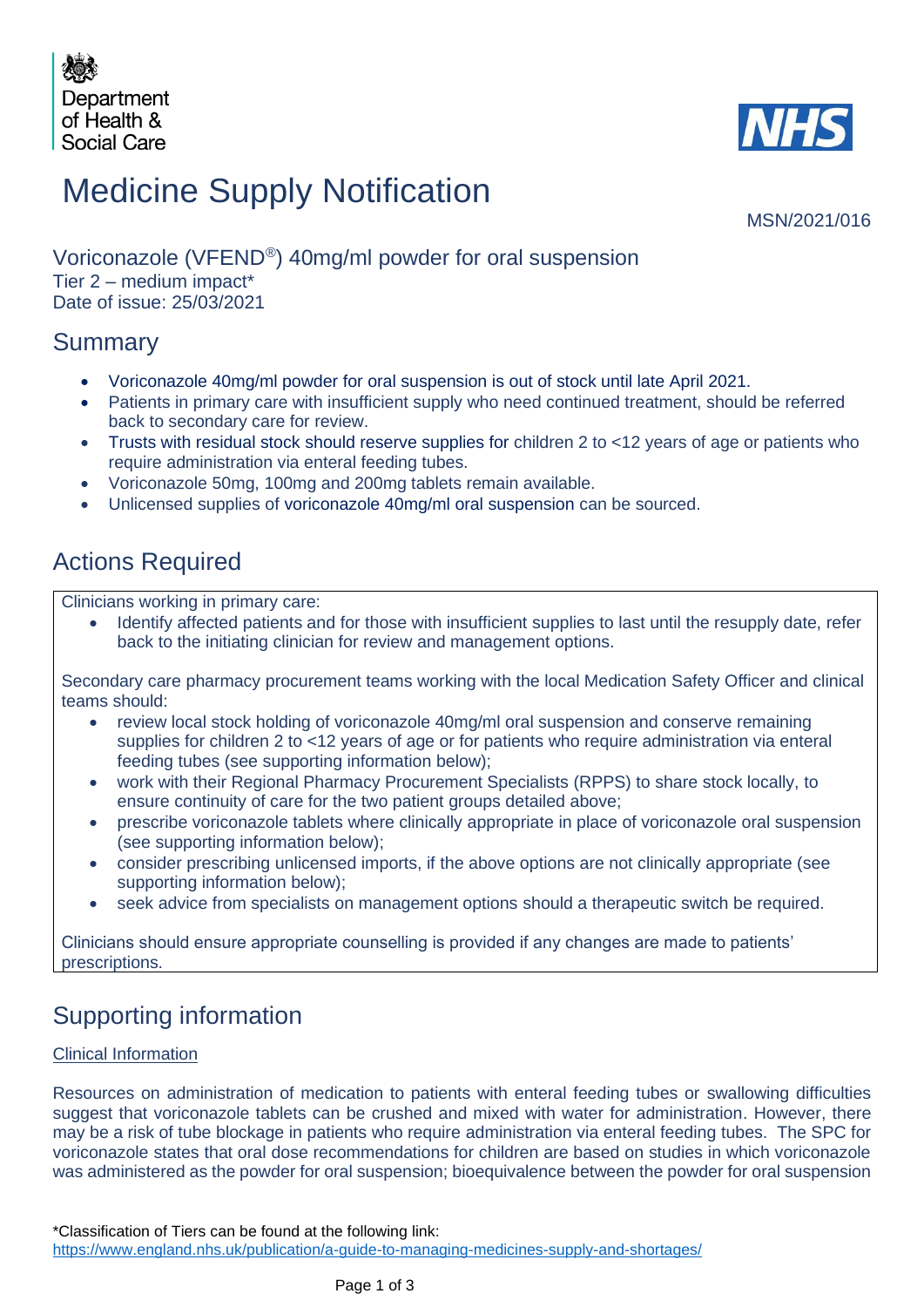and tablets has not been investigated in a paediatric population. Considering the assumed limited gastroenteric transit time in paediatric patients, the absorption of tablets may be different in this group compared to adults. It therefore recommends use of the oral suspension in children from 2 to 12 years of age.

Voriconazole is restricted to specialist initiation, therefore, in patients where off-label crushing of tablets or unlicensed imports of oral suspension are not considered appropriate, specialist advice should be sought on an alternative liquid formulation of an appropriate antifungal.

See links below for further information: [SPCs for voriconazole preparations](https://www.medicines.org.uk/emc/search?q=voriconazole)

Guidance on ordering and prescribing unlicensed imports

- The following specialist importers have confirmed they can source unlicensed voriconazole 40mg/ml oral suspension (please note there may be other companies that can also source supplies):
	- o Durbin PLC
	- o Mawdsley's Unlicensed
	- o Smartway Pharma
	- o UL Global Pharma
- Prescribers should work with local pharmacy teams to ensure orders are placed within appropriate time frames as lead times may vary.
- Any decision to prescribe an unlicensed medicine must consider the relevant guidance and NHS Trust or local governance procedures. Please see the links below for further information:
	- o The supply [of unlicensed medicinal products,](https://assets.publishing.service.gov.uk/government/uploads/system/uploads/attachment_data/file/373505/The_supply_of_unlicensed_medicinal_products__specials_.pdf) Medicines and Healthcare products Regulatory Agency (MHRA)
	- o [Professional Guidance for the Procurement and Supply of Specials,](https://www.rpharms.com/Portals/0/RPS%20document%20library/Open%20access/Support/toolkit/specials-professional-guidance.pdf) Royal Pharmaceutical Society (RPS)
	- o [Prescribing unlicensed medicines,](https://www.gmc-uk.org/ethical-guidance/ethical-guidance-for-doctors/prescribing-and-managing-medicines-and-devices/prescribing-unlicensed-medicines) General Medical Council (GMC)
- When prescribing a product that is not licensed in the UK due to a supply issue with the licensed alternative prescribers must indicate on the FP10 prescription that an unlicensed product is required. This can be done in one of the following two ways:
	- o Electronic prescriptions if the required unlicensed product is shown on electronic prescribing systems, GPs should select:
		- Voriconazole 40mg/ml oral suspension (imported)
	- $\circ$  Paper prescriptions where the unlicensed product is not shown on electronic prescribing systems, GPs should use a paper prescription and annotate with the following wording: "**special order**".

### **Enquiries**

Enquiries from NHS Trusts in England should in the first instance be directed to your Regional Pharmacy Procurement Specialist, who will escalate to national teams if required.

| <b>REGION</b>          | <b>Full Name</b>     | <b>Email</b>                    |
|------------------------|----------------------|---------------------------------|
| <b>East Midlands</b>   | <b>Andi Swain</b>    | andi.swain@nhs.net              |
| <b>East of England</b> | <b>James Kent</b>    | james.kent@southend.nhs.uk      |
| <b>London</b>          | Jackie Eastwood      | jacqueline.eastwood@lpp.nhs.uk  |
| <b>North East</b>      | <b>David Cook</b>    | david.cook20@nhs.net            |
|                        | <b>Umair Hamid</b>   | umair.hamid2@nhs.net            |
| <b>North West</b>      | <b>Glenn Harley</b>  | Glenn.Harley@liverpoolft.nhs.uk |
| <b>South Central</b>   | <b>Alison Ashman</b> | Alison.Ashman@berkshire.nhs.uk  |